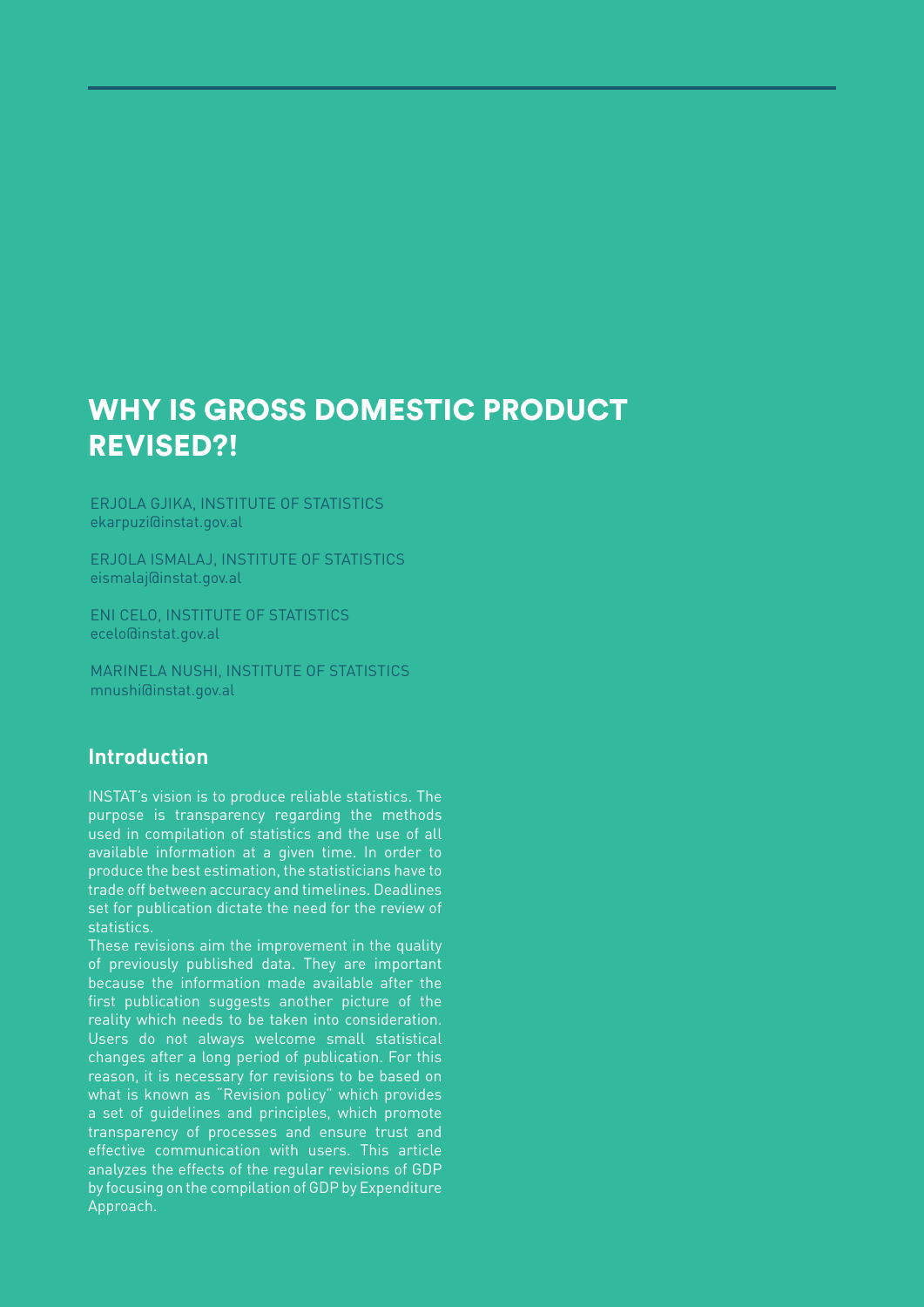### **1. CONCEPTS IN NATIONAL ACCOUNTS**

National Accounts in Albania are built on a series of surveys and administrative resources that measure activity in the economy in different ways. Gross Domestic Product (GDP) in our country is measured in two ways according to:

- The production approach
- The expenditure approach

#### **2.1 PRODUCTION APPROACH**

The main indicators of the production method are output, intermediate consumption and value added. Production shows the value of goods and services produced in the economy over a year, while intermediate consumption is the value of products or services transformed or fully consumed during the production process. By subtracting intermediate consumption from production, we reach what is known as Gross Value Added (GVA). Gross Domestic Product by production method is equal to gross value added by adding taxes and subtracting subsidies on products.

#### **2.2 EXPENDITURE APPROACH**

The expenditure approach brings the inverse panorama, estimating GDP according to the final internal uses of products and services. According to this method, the Gross Domestic Product is estimated as the value of final expenditures by consumers, non-profit institutions and the government, adding the gross capital formation and exports of goods and services, and subtracting imports of goods and services.

Regular revision of GDP on an annual basis is the result of updating and fulfilling the existing data sources with the latest information for a given year.

### **2. REVISION PERIODS**

As in developed countries, where the GDP estimation is revised several times, in Albania this estimation is done in two phases:

a) The first stage includes semi-final evaluations of the year "t" which are performed in the period  $t + 15$ months

b) The second phase includes the final estimates of GDP of the year (t). At this stage, the data of year (t), are revised once more when the data set for year (t + 1) becomes available. This is done in order to include any changes made to the year (t) and ensure consistency between two consecutive years.

These revisions are intended to describe more accurately the country's economy. It is useful to keep in mind the frameworks and timelines for the publication of continually improved estimations.

### **3. REASONS FOR REVISION**

The public wants accurate data as soon as possible. To meet this need, INSTAT publishes semi-final estimations. Although these data are incomplete, they provide an accurate overall picture of economic activity. They give direction and trends of various components of the economy, providing valuable information to businesses and policymakers.

Changes in the semi-final and final estimations of GDP come as a result of:

• Addition of the number of financial statements of the year (t) integrated into the databases after closing the semi-final estimate

• A higher number of businesses that present the financial statements of year t + 1, reporting also the previous year

- Revision of foreign trade data such as imports and exports of goods
- Updating data from balance of payments
- Revision of data from the Agriculture Directorate

## **4. EFFECTS OF GDP REVISION**

The following article shows the effect of the revision in GDP, in terms of key indicators of the expenditure method. For this purpose, the relevant values in the semi-final assessment of 2015, versus the final one, have been analyzed.

As a result of the revaluation, PPB at current prices changed from 1,427,799 million ALL on the semifinal estimate to 1,434,307 million ALL on the final one. Following the revision of the results, the real growth rate decreased by 0.01 percentage point.

Contribution of relevant components to real GDP growth has changed from the semi-final to the final one of 2015. In the semi-final estimation, HFCE contributed by 0.80% to GDP growth and GFCF with 0.97%. Meanwhile, in the final estimation, HFCE contributed with 0.73% and GFCF with 0.85%.

Household Final Consumption Expenditure (HFCE) consists of the expenditure incurred by households on individual consumption of goods and services, including those sold at prices that are not economically significant. It also includes various kinds of imputed expenditure of which the imputed rent is generally the most important one. Household final consumption expenditure account 79.9% of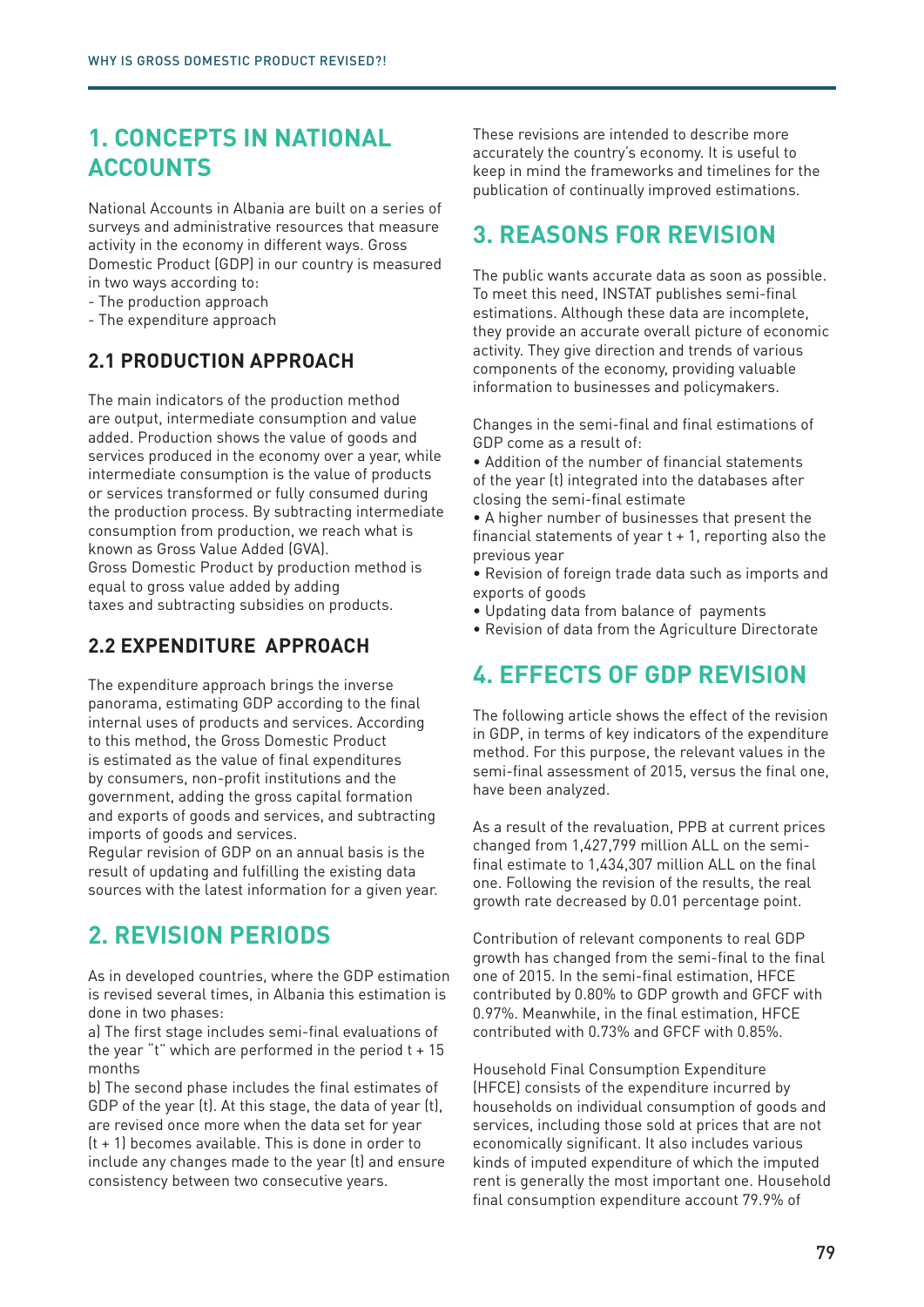gross domestic product in 2015 (according to the final estimation). In the semi-final estimation of 2015, the group of "Hotels, cafes and restaurants" has the highest growth rate in real terms, by 12.09%. In the final estimation, this group continues to have the highest growth, by 13.02% in real terms.

On the other hand, the highest decrease, according to the semi-final estimation, is found in the "Entertainment and culture" group by 12.39% in real terms. In the final estimation, this group has again the highest decrease by 11.53% in real terms.

In addition, the effect of the Gross Fixed Capital Formation (GFCF) is shown, which consists of the costs incurred for new capital or other specific expenditures carried out by the producer on the items or services in order to maintain at the same level, increase or expand their production capacities, or create new processing conditions in the future. As one of the main components of GDP in the expenditure method, gross fixed capital formation has a weight of 24.4% in GDP (according to the final estimate of 2015). Thus, the highest growth in GFCF, in the semi-final estimation of 2015, is in the group "machinery and equipment" with 15.85% in real terms. Also in the final estimation of this year, the healthough revisions of GDP estimates are being highest increase in GFCF is in the same group, but at lower levels, by 15.81% in real terms. "Construction" show that the overall picture of the economy does also grew less, according to the final estimation also grew tess, according to the miat estimation final mot change.<br>compared to the semi-final, moving from 6.03% to 5.68% increase in real terms.



#### **Figure 1: Real growth after revisions**

### **5. RESULTS OF REGULAR REVISIONS**

Changes between final and semi-final evaluations were observed, but are relatively small:

- Real GDP growth after revisions decreased by 0.01 percentage point.

- HFCE contribution to real GDP growth decreased by 0.07 percentage point.

- After the revision of data, the growth rate of the group "Hotels, cafes and restaurants" increased by 0.93 percentage point.

- The decrease rate of the group "Entertainment and culture" was softened, increasing by 0.86 percentage point as a result of the routine

revision.

- GFCF contribution to real GDP growth decreased by 0.12 percentage point.

- The largest change resulting from the revision to GFCF, was at "Construction" group by 0.35 percentage point decrease in real terms, followed by "Machinery and Equipment" also falling by 0.04 percentage point in real terms.

Although revisions of GDP estimates are being made, as more complete data is provided, studies show that the overall picture of the economy does not change.

Figures and the resultation of the real entries in the single in projection.<br>It often takes months, or even years, to provide more Measuring GDP is a work that is always in progress. complete and accurate information. Our semi-finals estimate has a good balance between accuracy and time, given the available data at that time. Successive revisions reflect the commitment of INSTAT to include the most complete resource when they become available and to improve methods for measuring a constantly changing economy.

## **6. PRACTICE OF OTHER COUNTRIES**

Even in other countries, the main objective of revising statistical data is to improve the quality of information previously provided. There are various reasons for conducting common statistical reviews, where the main is to include new data related to the past, which could not be included at the time of compiling and publishing the first version.